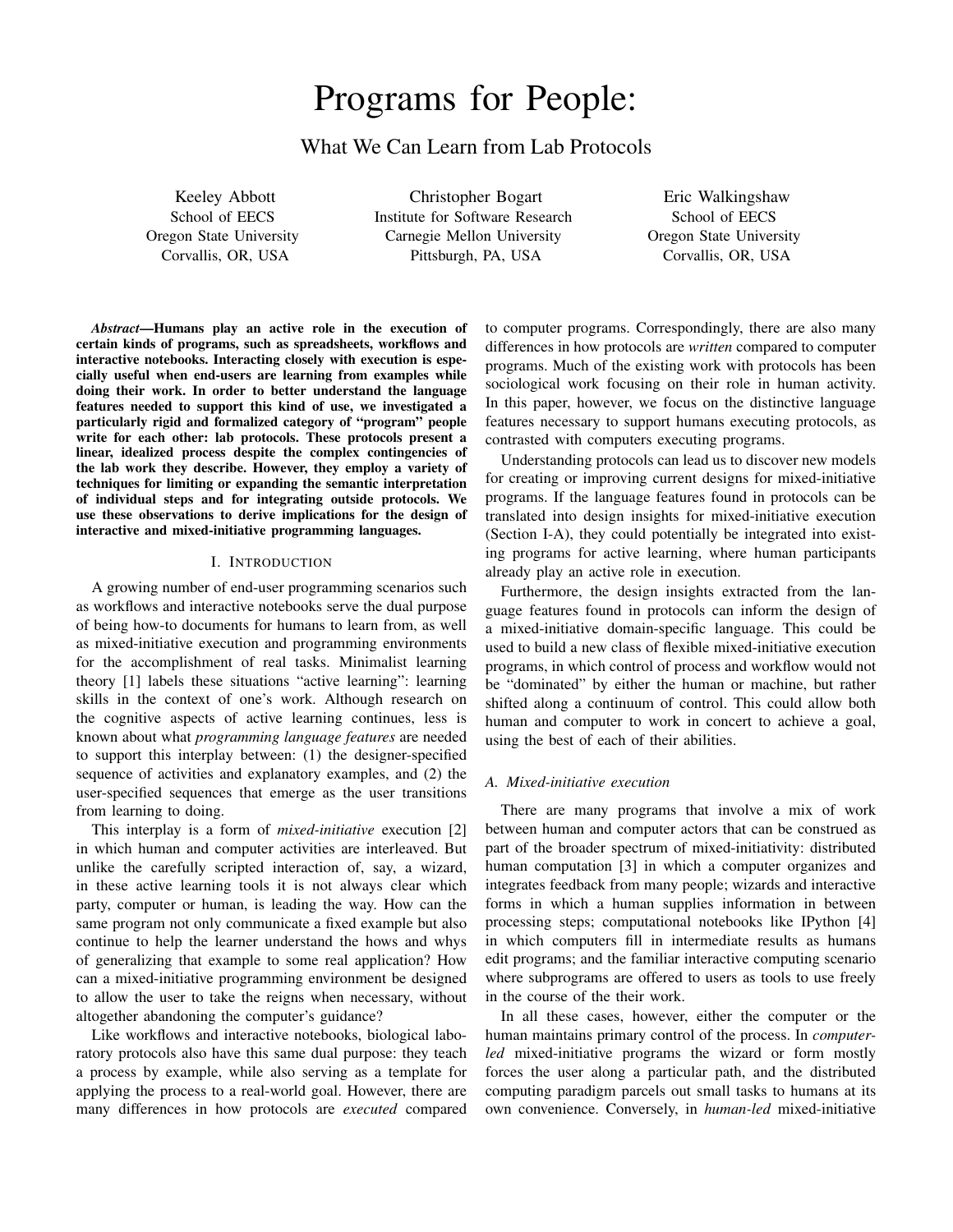programs, the interactive tool paradigm puts the computer's services completely at the user's disposal.

However there are tasks for which a more flexible exchange of initiative would be useful; none of these paradigms suit such situations. Computer-led mixed-initiative programs, for example, do not easily allow the human actor to *interleave* or *integrate* their own plans, goals, and constraints with the actions the computer needs them to perform. They also do not take advantage of resources or capabilities the human has beyond the program designer's expected audience. This might make the decision to submit themselves to the computer's guidance an unnecessarily significant time investment, both in carrying out the human tasks the computer might assign, and in tailoring the results the combined task ends up producing.

Conversely, human-led mixed-initiative programs may not provide enough guidance for a user without the experience to carry out the task at the macro level. For example, de Souza and Leitão [5] describe the plight of a Microsoft Word user trying to make page numbers appear consistently in a document where some pages are oriented vertically and some horizontally. In their example, the computer provided the pieces of functionality needed to complete the task, but did not succeed in communicating to the human which pieces and in what sequence the pieces should be applied.

#### *B. Research questions and contributions*

Although there has been research on the flexible relationship between human action and human plans, less is known at a granular level about the features and properties of written protocols that accommodate such flexibility. Thus the highlevel goal of this research is to understand how people write detailed, reusable processes (that is, programs) to be carried out (executed) by other people, in a way that manages to convey both constraints and degrees of freedom for the protocol user. We look specifically at *biological protocols*, which are used to describe step-by-step how to accomplish tasks in a lab.

Protocols are written at different levels of formality for different purposes. At the least formal extreme, a scientist might create a protocol in their own lab notebook for personal use as a way to recall the process between iterations or when writing up results. Slightly more formal are protocols developed for specific internal or institutional use, which may address safety or quality standards specific to the organization, or may be employed to ensure consistency between actors. At the most formal extreme, there exist fully elaborated and highly refined protocols used to communicate novel techniques to other scientists around the world.

We focus on the formal extreme in this study. Specifically, we analyze peer-reviewed protocols published in *Cold Spring Harbor Protocols*. Unlike personal or internal protocols, these represent programs written for people unknown to the author(s) of the program. This aligns with our long-term goal of developing a language for mixed-initiative programming. Additionally, the protocols are more consistently formatted, and similar protocols contain similar visual and organization features, which makes them easier to analyze.

We have the following research questions:

- RQ1. How are individual instructions expressed, and what is the granularity of an instruction? What balance of constraint and freedom do they allow, and how do they accomplish this?
- RQ2. In what ways do protocol writers control and manage the factors that contribute to imprecise execution of protocols? Are there any distinguishing features that highlight the importance of steps *within* the protocol, and when there can be variance, how do protocol authors clue users in to this?
- RQ3. How are relationships *among* protocols expressed in a ways that constrain or allow flexibility in composing them? Is there any inter-protocol structure, and if so, what does it look like? Are large protocols separated into multiple smaller protocols? Do protocols refer to external protocols?

In answering these questions, we make these contributions:

- C1. A protocol coding scheme, summarized in Tables I and II.
- C2. Descriptions and examples of how protocols specify instructions in terms of simple actions, goals, tasks, and open-ended tasks (RQ1; Subsections IV-B,IV-D).
- C3. How protocols describe constraints and allowable variability within instructions (RQ2; Subsection IV-A).
- C4. How control flow, error handling, and references to external protocols are specified in a lightweight fashion that relies on human adaptability and the flexibility of the instructions (RQ2 & 3; Subsections IV-C)
- C5. Design implications for workflow tools (Section VI).

#### II. RELATED WORK

As early as 1960 [6], researchers have noticed the differences between human instructions and computer programs, and called for more flexible flows of control between people and computers. Mechanisms for trading off initiative have been explored, for example discourse-based techniques (e.g. [7], [8]), allowing humans to shape machine learning searches by interactively adding constraints (e.g. [9], [10]), or simply explicitly hardwiring the interleaving of human and computer tasks (e.g. [11]). That prior work has been more about how to implement or improve mixed-initiative programs; in this paper we are investigating what role the written language behind mixed-initiative programs needs to play.

While programs and protocols seem superficially similar, the *pragmatics*<sup>1</sup> around their use are quite different. Researchers have noted that people use plans [13] and protocols [14] as resources, not as rigid instructions to be followed mechanically. Timmermans and Berg [15] argue that:

*"subordination and rearticulation of the protocol to meet the primary goals of the actors involved is a sine qua non for the functioning of the protocol in*

<sup>1</sup>Horn and Ward [12] define pragmatics, a subfield of linguistics, as "the study of those context-dependent aspects of meaning a which are systematically abstracted away from the construction of content or logical form". Pragmatics explains how context can turn "it's getting late" from a literal observation about time to a hint for guests to leave after a party.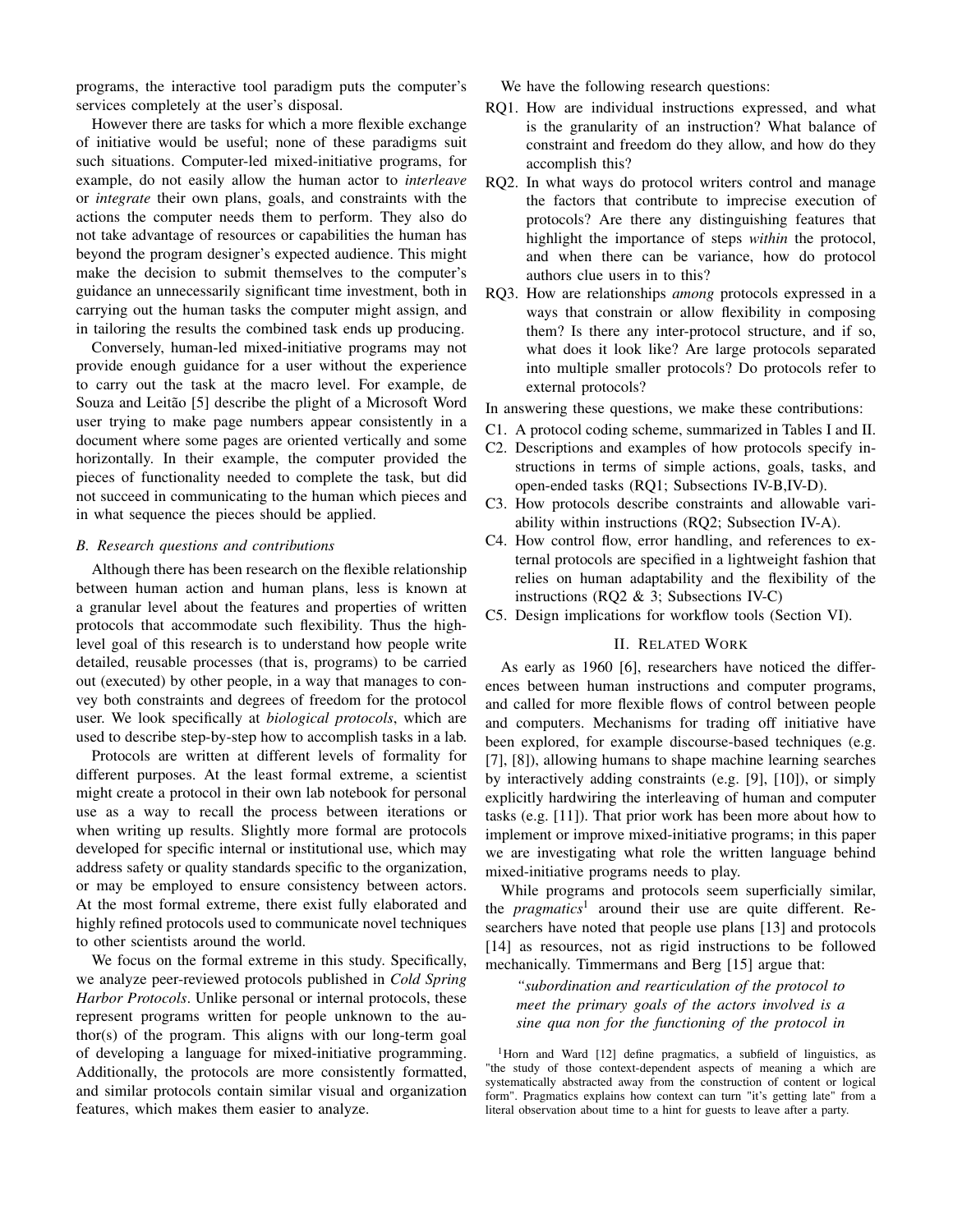# *the first place. [...] Tinkering is a prerequisite for the protocols functioning."*

Their claim is that people simply would refuse to adopt an overly inflexible protocol, because it would be so unlikely to precisely fit their goals, expertise, and resources.

Suchman [13] argues that human plans are more like descriptions or predictions than prescriptions of what actions a person will take given the most likely sequence of future actions; they are resources for anticipating likely future events. In programming language terms, perhaps, they are more declarative than imperative in that people draw on knowledge of the whole plan rather than blindly following each step.

Different actors adapt protocols to their own purposes. Timmermans and Berg emphasize that actors following a protocol have their own "trajectories", that is their own goals and priorities; they stray from the protocol to various extents, in various ways, for a variety of reasons. For example, a cancer patient may be careful to take medications prescribed in a research protocol, but might skip some measurement steps, since their priority is getting better, not furthering the research. Timmermans and Berg also cite the example of emergency personnel choosing to follow the CPR protocol even when the patient is not likely to be saved, using the time and visible activity as a way to soften the blow to a family coping with a sudden death. Lynch [14] describes protocols as being "situated in other procedures": they are not executed in a vacuum, but are meant to apply in situations where appropriate actors, goals, materials, and values are already present.

Protocols simplify coordination because, they "contain explicit criteria on whether, when and how next steps are to be taken. Personnel delegate some of their coordinating tasks to it, and the protocol appoints specific tasks to them." [15]. Sidner [7] et al. have shown one way this simplification can have practical benefit in human-computer interaction: knowledge about task state can help a computer guess the correct interpretation of an otherwise ambiguous human action.

Some existing software tools play a similar role to protocols as tailorable process descriptions. For example the Bioconductor project [16] uses literate [17] R programs, called "workflows" and "vignettes", to describe how various packages can be marshalled to perform tasks. In these programs the data file and task are merely illustrative examples; the program does not differ *semantically* from any other R program, but it is meant *pragmatically* to be used primarily as a resource for copy/paste creation of a new program to do a similar task.

Process description tools like CoScripter [18], and Automator [19] provide platforms for designing and annotating *scripts* for repetitive tasks. In the case of CoScripter, these scripts are limited to parameterized web-based tasks, where the parameters are instantiated from a database of local values. The "You" construct in CoScripter presents an opportunity for mixed-initiative execution by pausing the script and providing the user an opportunity to respond to a prompt. Like Co-Scripter, Automator provides similar functionality for turning control over to the user, but these are more structured than CoScripter's open-ended "You" construct.

#### III. METHODOLOGY

We performed a qualitative analysis of lab protocols using open-ended coding. In this section, we describe the coding scheme we used and discuss how it was developed and applied. We present the coding scheme in two parts. In the first, we describe the coding scheme applied to each *step* of a protocol. These codes provided the data needed to address RQ1 and RQ2. In the second, we describe the coding scheme applied to each *external reference* in a protocol. These codes provided the data needed to address RQ3.

#### *A. Coding scheme for protocol steps*

To start, each of the authors reviewed a set of 2–3 protocols and independently developed a coding scheme to categorize each protocol step and to note features in each step relevant to our research questions. By comparing and discussing our individual efforts, and by working through each of the annotated protocols together, we developed a single coding scheme by consensus to use throughout the protocol analysis.

Within this scheme, each step of the protocol is assigned (1) a *kind*, which describes the primary action of the step (e.g. physical, measurement, monitoring); (2) a *precision*, which describes how the step is stated (e.g. as an instruction, as a goal); and (3) zero or more *additional features* relevant to our research questions (e.g. gives additional advice, describes contingencies). The complete coding scheme is described in Table I. For each kind, precision, and feature, we provide an example from the protocols assigned that code. We reference protocols using the notation [ID; Step], where *ID* is the protocol ID number, and *Step* is the step or section number.<sup>2</sup>

Next, two of the authors coded the same protocol using the established coding scheme to establish agreement in the use of the scheme. We used Cohen's Kappa [20] to measure the agreement on each of the three components (kind, precision, features) of the coding scheme. We chose Cohen's Kappa as a conservative measure that corrects for coincidental agreements since we checked agreement on a small sample. The results of the analysis are listed below.

- *Kind*: 52 coding assignments, of which 50 were identically coded by both researchers (Kappa=0.868).
- *Precision*: 52 coding assignments, of which 47 were identically coded by both researchers. (Kappa=0.732).
- *Features*: 55 coding assignments, of which 51 were identically coded by both researchers. (Kappa=0.815).

This demonstrates a "substantial" to "almost perfect" agreement [20] for each of the components. Therefore, one author coded an additional 19 protocols, bringing the total number of coded protocols to 20. The coded protocols include randomly chosen recent free protocols from CSHP's website where ten were from the Bioinformatics category, five from the Neuroscience category, and five from the Laboratory Organisms category.

<sup>&</sup>lt;sup>2</sup>To retrieve a protocol, click its ID number in the PDF version of this paper, or append the ID number to the url "http://dx.doi.org/10.1101/pdb.prot".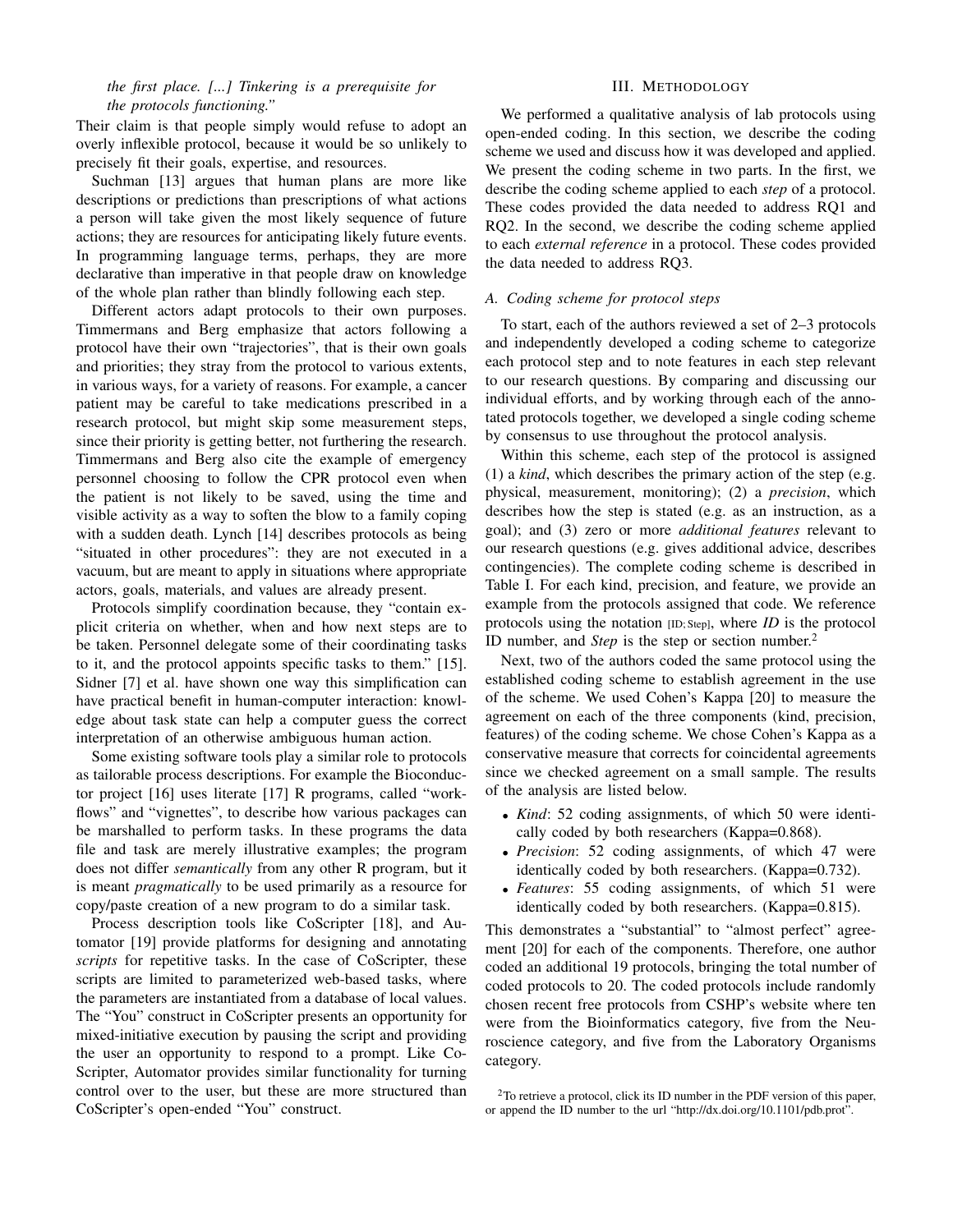| <b>Kind</b>                 | <b>Example</b>                                |  |
|-----------------------------|-----------------------------------------------|--|
| physical                    | "Slowly pour 14 mL of lysis buffer "          |  |
| Manipulate physical objects | [5384:3]                                      |  |
| virtual                     | "Using NimbleScan software, open the          |  |
| Manipulate virtual objects  | scanned image " [5385;56]                     |  |
| cognitive                   | " check the quality of the amplifica-         |  |
| Evaluate or analyze         | tion." [4974; 12]                             |  |
| measurement                 | "Quantify the DNA yield $\ldots$ " [4974; 14] |  |
| Take a measurement          |                                               |  |
| $non-humann$                | "This method was adapted from an orig-        |  |
| No required human action    | inal protocol " $[4918; \text{pg. 3}]$        |  |
| selection                   | "Select a gene/genomic locus "                |  |
| Make a selection decision   | [5491;1]                                      |  |
| monitoring                  | " monitor wet slides " [4706; 12]             |  |
| Watch or monitor            |                                               |  |
| branching                   | "This step can be performed during            |  |
| Perform parallel actions    | (Step 12)." [5237; 17]                        |  |
| looping                     | "Repeat Step 10." [5385; 12]                  |  |
| Repeat a process or step    |                                               |  |

(a) *Kind* of action described in the step.

| <b>Example</b>                                                                        |
|---------------------------------------------------------------------------------------|
| "Anesthetize the animal by injecting in-<br>traperitoneally with 16 µL ketamine/xyla- |
| zine per gram of body weight." $[5410; 1]$                                            |
| "Reduce the volume to a $15-\mu L$ concen-                                            |
| trate using " $[4974; 20]$                                                            |
| "Examine the ruffled morphology charac-                                               |
| teristic of mats by " $[085076; 3.ii]$                                                |
| "Determine the amount of MNase to                                                     |
| use for each cell type experimentally."<br>[5237; 23]                                 |
|                                                                                       |

(b) *Precision* of the description of the step.

| <b>Features</b>               | <b>Example</b>                                                                                                                      |  |
|-------------------------------|-------------------------------------------------------------------------------------------------------------------------------------|--|
| advice                        | "For best results $\ldots$ " [4918; 8]                                                                                              |  |
| Suggested method or process   |                                                                                                                                     |  |
| constraints                   | "Do not use syringe needles to load the                                                                                             |  |
| Avoid this method or process  | pipettes " [5201; 1]                                                                                                                |  |
| expected outcomes             | "This provides a final effective dilution"                                                                                          |  |
| Expected result or outcome    | of 10–6 viable cells per milliliter "<br>[5492; 7]                                                                                  |  |
| optionality                   | "(Optional) Remove cells for additional                                                                                             |  |
| Optional process              | analysis." [085076; 4.iii]                                                                                                          |  |
| wiggle room                   | "This mixture can be stored for up to 6                                                                                             |  |
| Alternative method or process | mo at -20°C." [4974; 8]                                                                                                             |  |
| contingencies                 | "If the density of cells and chromosome                                                                                             |  |
| In-line troubleshooting       | spreads is insufficient, pellet the cells,<br>resuspend in a smaller volume of fixative,<br>and repeat with fresh drops." [4706; 8] |  |
| information                   | "The PCR product is denatured and the                                                                                               |  |
| <b>Background</b> information | nonbiotinylated strand is removed in this<br>step." [5491; 37]                                                                      |  |
| reference                     | " see Preparation of Fixed Xenopus                                                                                                  |  |
| Outside source                | Embryos for Confocal Imaging (Walling-<br>ford 2010b)." [5427; 2.i]                                                                 |  |
| mapping                       | "Treat all reserved aliquots with 20 µg                                                                                             |  |
| Map instruction over a set    | of proteinase K for 30 min at $65^{\circ}$ C."<br>[084848; 33]                                                                      |  |
| visual pattern match          | "View whole-cell K+ currents and record                                                                                             |  |
| Human visual processing       | for further analysis (Fig. 3)." $[5014; 35]$                                                                                        |  |

(c) Additional *features* that appear in the step.

TABLE I: Coding scheme for protocols steps. Each step is assigned a kind, a precision, and zero or more features.

# *B. Coding scheme for references*

To address RQ3, we developed a separate coding scheme for references to other instructions, protocols, papers, or policies. The coding scheme was developed through a similar consensus-based approach as described in Section III-A.

References in the analyzed protocols can be separated into two broad categories. The first category includes references to other instructions, protocols, or policies that are intended to be *integrated* into the execution of the current protocol. The second category includes references to other documents that provide supplementary information, but are *not integrated* into the execution of the protocol.

Within our coding scheme, each reference is assigned (1) a *reference type*, which indicates the type of document referred to (e.g. manufacturer instructions, institutional protocol); (2) either an *integration strategy* for integrated references (e.g. use concurrently), or alternatively the *role* of a nonintegrated reference (e.g. background information); (3) zero or more additional features. The complete coding scheme is described in Table II.

To establish agreement in the use of the coding scheme, two researchers coded the same two protocols. Again, we apply Cohen's Kappa as a conservative measure of agreement for each of the coding components. The results of this analysis are listed below.

- *Reference Type*: 57 coding assignments; 50 were identically coded by both researchers (Kappa=0.748).
- *Integration Strategy*: 55 coding assignments; 50 were identically coded by both researchers (Kappa=0.914).
- *Non-integration Role*: 57 coding assignments; 55 were identically coded by both researchers (Kappa=0.737).
- *Features*: 58 coding assignments; 51 were identically coded by both researchers (Kappa=0.611).

This shows "substantial" to "almost perfect" agreement [20] for three of the four components. We observed only "moderate" agreement on the *features* component. Since this category has a small number of possibilities, and a high frequency for one of them (link), it is more difficult to distinguish the raw agreement rate we observed (88%) from chance. Since the accuracy of this component is not central to our results, we did not perform another iteration. Therefore, one author coded the remaining 18 protocols included in our data set.

#### IV. RESULTS

In this section we summarize and interpret the results of the study in response to the research questions listed in Section I-B. In the spirit of open science, our raw results (coding data and calculations) are published in-full online.<sup>3</sup>

#### *A. Precision of protocol steps*

In contrast to Licklider's claim that "instructions directed to computers specify courses; instructions directed to human beings specify goals" [6], we found a surprising number of steps in the form of straightforward instructions (Table Ib).

<sup>3</sup>https://github.com/lambda-land/ProtocolStudy-Data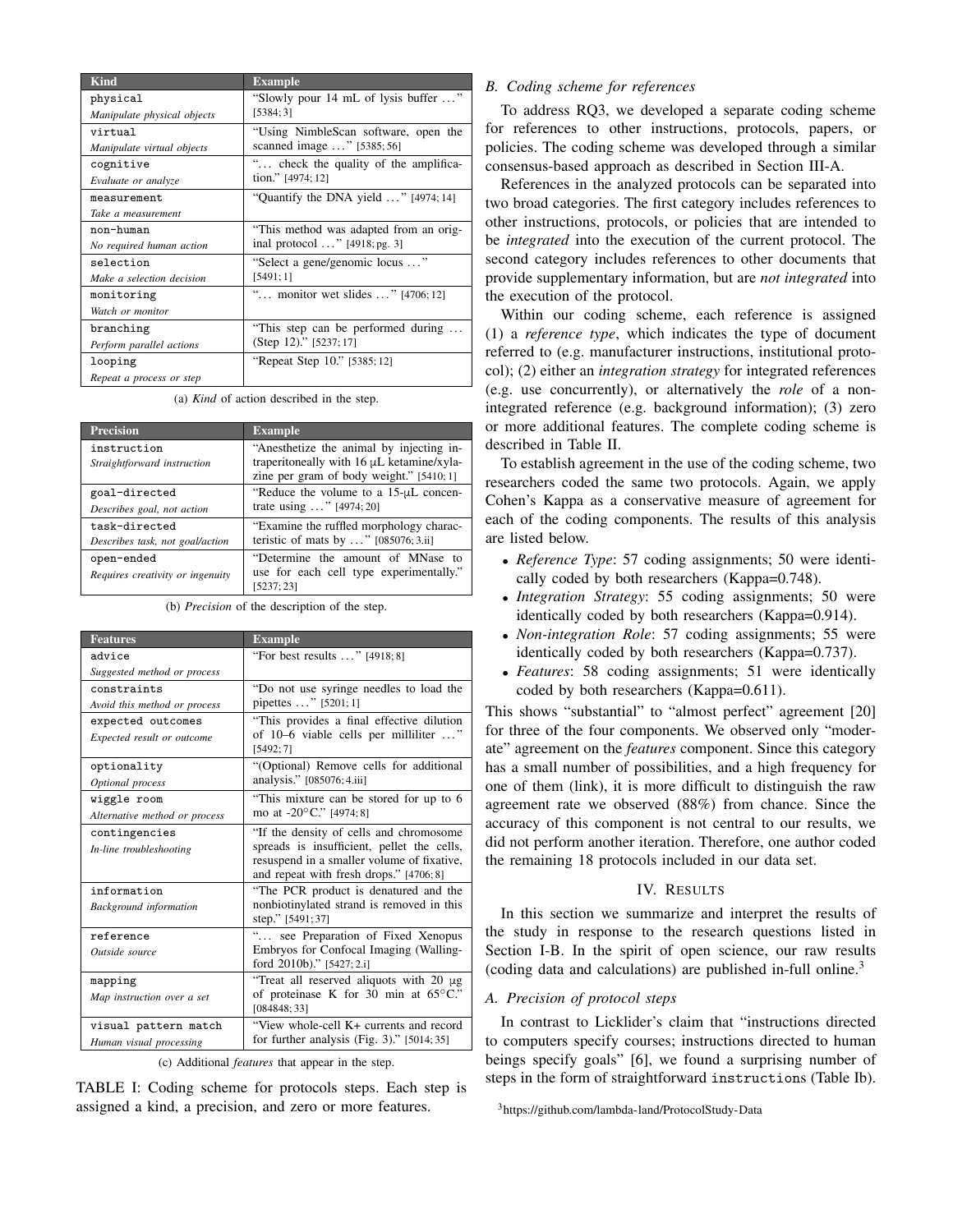| <b>Reference Type</b>            | <b>Example</b>                                 |
|----------------------------------|------------------------------------------------|
| manufacturer                     | " according to the manufacturer's rec-         |
| Manufacturer instructions        | ommendation " [4974; 4.i]                      |
| academic                         | "This can be accomplished in yeast             |
| Academic protocol or paper       | by overexpressing herpes simplex virus         |
|                                  | thymidine kinase to phosphorylate nucle-       |
|                                  | osides (Lengronne et al. 2001)" $[5385; 2.ix]$ |
| laboratory                       | " using standard restriction digestion         |
| Institutional protocol or policy | protocols." $[5168; 7.iii]$                    |
| equipment                        | "For other array platforms, perform            |
| Equipment instructions           | washes as directed by the microarray sup-      |
|                                  | plier." [5385; 8.ii]                           |

(a) *Type* of document referred to.

| <b>Integration Strategy</b>             | <b>Example</b>                                                                                                     |
|-----------------------------------------|--------------------------------------------------------------------------------------------------------------------|
| before<br>Use reference before starting | "The double-stranded RNA needed for<br>RNAi is prepared as in Preparation of<br>Double-Stranded RNA for Drosophila |
|                                         | RNA Interference (RNAi)." [4918; Related<br>Information                                                            |
| concurrent                              | "Imaging can also be performed simulta-                                                                            |
| Use reference in parallel               | neously with " [5427; Discussion]                                                                                  |
| splice                                  | "Combine PCR products of replicate sam-                                                                            |
| Use reference, then continue            | ples and purify them using the OIAquick<br>PCR Purification kit " [4974; 4.i]                                      |
| merge                                   | " the power of such a screening method                                                                             |
| Combine reference with protocol         | is further enhanced when it is combined                                                                            |
| in an unspecified way                   | with the simple pyro- screening enrich-                                                                            |
|                                         | ment protocol, another pyrosequencing-                                                                             |
|                                         | based innovation we have developed (Liu                                                                            |
|                                         | et al. 2009)." [5491; 9.i]                                                                                         |

(b) *Strategy* for integrating a reference into the protocol.

| <b>Non-integration Role</b>           | <b>Example</b>                                                                                                                                                                                              |
|---------------------------------------|-------------------------------------------------------------------------------------------------------------------------------------------------------------------------------------------------------------|
| derivation<br>Derived from reference  | "The 6C assay combines three differ-<br>ent methodologies: chromosome confor-<br>mation capture (3C) (Dekker et al. 2002),<br>chromatin immunoprecipitation (ChIP),<br>and cloning (Fig. 1)." $[5168; 1.1]$ |
| comparison<br>Similarity to reference | " it may be useful to employ other<br>labeling methods, such as those described<br>in " $[5460; 1.i]$                                                                                                       |
| background<br>Additional information  | " (for details, see CSH Protocols ar-<br>ticles Embedding Mouse Embryos and<br>Tissues in Wax and Sectioning Mouse<br>Embryos)." [4820; 4.ii]                                                               |

(c) *Role* of a non-integrated reference.

| <b>Features</b>                  | <b>Example</b>                             |
|----------------------------------|--------------------------------------------|
| modifications                    | "If another species is used, surgical con- |
| Use reference with modification  | ditions and drug dosages should be opti-   |
|                                  | mized for that species." [5410; 2.iii]     |
| link                             | "For imaging cleared embryos, see Prepa-   |
| Location/link to external source | ration of Fixed Xenopus Embryos for        |
|                                  | Confocal Imaging (Wallingford 2010b)."     |
|                                  | [5427:5.1]                                 |

(d) Additional *features* that appear in the reference.

TABLE II: Coding scheme for references. Each reference is applied a type, either an integration or non-integration code, and zero or more features.

These are expressed as directives to the user that contain little to no ambiguity about the task the user is to complete:

- *"Wash the cells with 5 mL of ice-cold PBS containing protease inhibitor cocktail." [5168; 4]*
- *"The moment that the slide lightly taps the tip and the tip breaks, a small amount of the dye will leak from the needle tip. Release the 'clean' button." [4918; 7.ii]*
- *"Remove the Schneider's insect medium from the samples." [5460; 6]*

Overall, we observed 777 examples of direct instructions out of 833 total coded steps (93.3%).

The next most precise kind of step was also the second most frequent. A goal-directed step describes an expected goal, but leaves a degree of ambiguity about *how* the user is to achieve it. Most examples of goal-directed steps we observed involve bringing materials to a particular physical state such as temperature or concentration:

*"Add BrdU to a final concentration of 400* μ*g/mL and incubate for the desired period." [5385; 2]*

Others instruct the actor to produce a measurement or calculation without spelling out a procedure:

*"Calculate the percentage of the total responses." [5453; 12]*

Overall, we observed 33 examples of goal-directed steps, across 11 of 20 protocols.

Moving further from straightforward instructions, a task-directed step describes a task where the goal itself is ambiguous, or depends on the higher-level goals of the person carrying out the protocol. Many of the examples we observed instruct the actor to perform an evaluation without providing an explicit indication of what the actor should be evaluating or looking for:

- *"Analyze 10* μ*L of the PCR products on a 1.5% agarose gel to check the quality of the amplification." [4974; 12]*
- *"Using a microscope (100X and 400X total magnification), evaluate the degree of digestion." [5014; 13.ii]*

We observed 21 examples of task-directed steps, across 12 of 20 protocols.

Finally, we observed open-ended steps in just two of the protocols. These steps are the least precise. They provide only a general description of the intent of a step, but leave the goal and task unspecified.

*"DNase concentrations to achieve optimal smearing sizes may differ for each cell line and therefore must be determined empirically for each cell type." [5384; 20]*

This type of step seems to require more creativity or ingenuity by the user. As a collection of concrete and highly-polished processes, it is not surprising that our data set provides relatively few examples of such steps.

#### *B. Linearity of protocols*

Overall, the protocols we analyzed were surprisingly linear. That is, they consist mostly of long sequences of instructions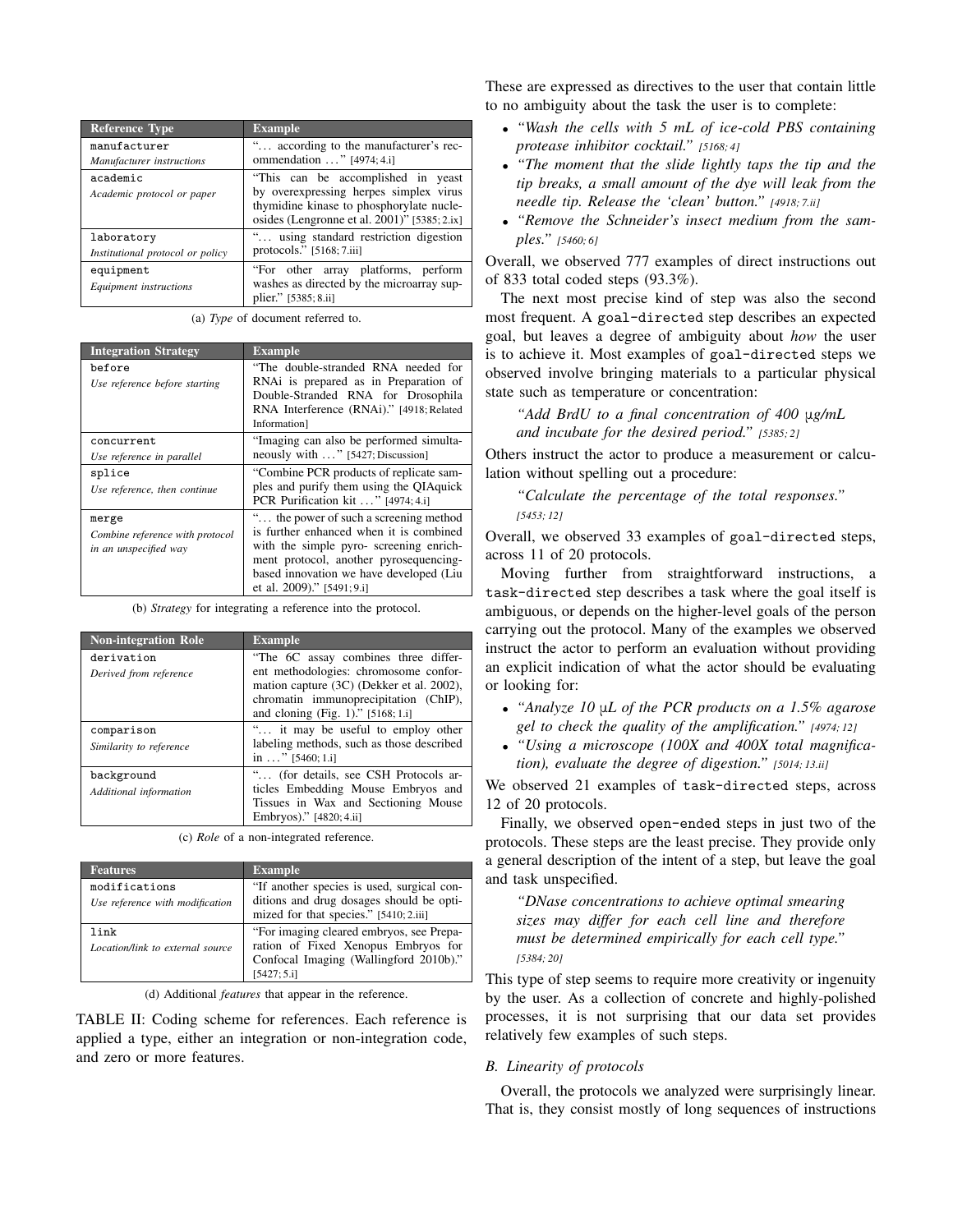with very few branch or loop steps.<sup>4</sup> The branches that do exist are expressed by directing the actor to skip ahead or back to a particular step (similar to a GOTO) depending on the result of a measurement or the task the actor is trying to accomplish. Similarly, loops are expressed by directing the actor to repeat a certain range of steps.

- *"Proceed with step 7 during centrifugation . . . " [5384; 6]*
- *"Repeat this step with the upper phase . . . " [5168; 41]*
- *"Repeat steps 25.iii–25.v." [5168; 25.vi]*

We observed that only 10 of 20 protocols include any form of branching or looping at all, and among these non-linear protocols, they averaged just 2.3 branch/loop steps per protocol. One protocol [5385] contained 8 loop steps but no other protocol had more than 3 branches and/or loops. When compared to all steps, branch and loop steps were just 2.76% of the total coding instances.

In a few instances, instructions resemble higher-order functions [21], such as the following map-like step that applies an instruction to every member of a set.

*"Slowly pipette 120* μ*L of nuclei suspension into tubes #1–#7 . . . " [5384; 9]*

Higher-order functions may be used to "flatten" a nonlinear portion of a protocol to make it appear more linear. A single step that maps an instruction over multiple physical elements (tubes, phases, beads) is structurally simpler than branch/loop steps that reference other steps by name.

# *C. Accommodating imprecise execution*

Previous research has shown that protocols are only loosely followed in practice (see Section II). A protocol describes an idealized course of action, but the person executing it will frequently deviate from this course by modifying, reordering, adding, or even skipping steps. By way of analogy, consider a program or protocol as describing a path. In a computer program, the path specified is very narrow, like a tightrope, which the computer follows precisely. In a human protocol, the path is much wider, and the person following it may wander freely from side to side, stop to smell the flowers, and so on.

We observed six different features within the analyzed protocols that explicitly accommodate this imprecise execution model by broadening or narrowing the path, or by helping the user find their way back when lost. These are the first six features listed in Table Ic. The frequency of each of these six features is summarized in Table III.

Broadening. The features optionality and wiggle room represent attempts by the protocol writer to *broaden* the path. Quite different from anything found in computer programs, steps that exhibit these features explicitly encourage actors to vary from the narrowest interpretation of the step semantics and rely on their own judgment.

Steps with the optionality feature indicate explicitly that a step is optional. While people are free to use their judgment

| Code              | No. of protocols | No. of instances |
|-------------------|------------------|------------------|
| advice            | 19 (95%)         | 108 (12.9%)      |
| constraints       | 20 (100%)        | 108 (12.9%)      |
| expected outcomes | 9(45%)           | 18 (2.04%)       |
| optionality       | $10(50\%)$       | 23 (2.76%)       |
| wiggle room       | 14 (70%)         | 35 (4.20%)       |
| contingencies     | 6(30%)           | 6(0.72%)         |

TABLE III: Frequencies of features supporting the imprecise execution of protocols.

to skip steps at any point in a protocol, the optionality feature highlights to the actor that a particular step is not essential to the ultimate goal of the protocol.

*"At this point, the cell pellet can be snap-frozen in liquid nitrogen and stored at -80*◦*C until use." [5168; pg 5]*

Similarly, steps with the wiggle room feature provide an explicit range of execution, suggesting, for example, that a particular measurement can be estimated.

*"Incubate the mixture for 15-30 min at 70*◦*C . . . " [5491; 12.ii]*

Narrowing. The features advice, constraints, and expected outcomes represent attempts by the protocol writer to *narrow* the path. These features were much more common. The presence of narrowing features makes it clear that protocol writers assumes that actors will wander from the path they are describing. These features focus the actor's attention on important aspects and expectations of the protocol.

Steps with the advice feature provide additional tips to help the actor navigate the most important sections of the protocol.

*"For best results, inject the embryos with the needle at an angle slightly greater than 45*◦ *relative to the embryo surface in the posterior quarter of the embryo . . . " [4918; 8]*

Steps with constraints explicitly constrain the execution path to ensure that the actor doesn't deviate at an important point. For example, the following instruction about a chamber is followed by a constraint about its positioning.

*"Close the hybridization chamber tightly and incubate it in the dark for 16 h in a 60*◦*C water bath. The hybridization chamber should be submerged in water, but direct contact with the bottom of the water bath should be avoided." [4974; 29]*

Constraints provide a way to alert the actor that an extra level of care and precision should be used on a particular step.

Finally, steps with the expected outcomes feature provide a sort of checkpoint after an instruction to ensure that the actor can recognize that they are still on the right path.

*"This step typically takes 12 min at 14,000g." [4974; 20.iii]*

Expected outcomes are similar to assertions in computer programming languages.

<sup>&</sup>lt;sup>4</sup>However, we did observe many references to external protocols, which correspond roughly to subroutine calls and complicate the question of control flow somewhat. See Section IV-D.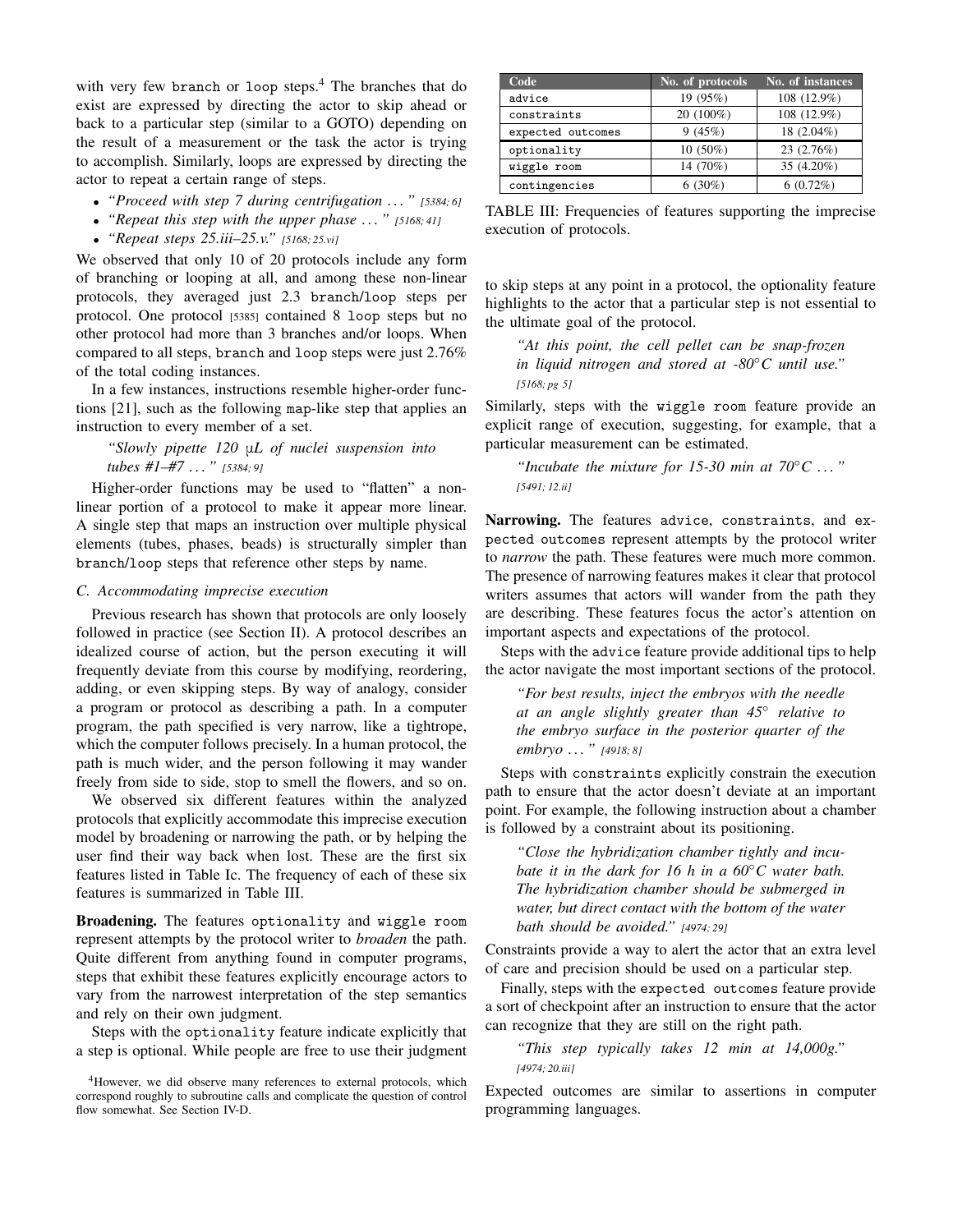| Code       | No. of protocols | No. of instances |
|------------|------------------|------------------|
| before     | $20(100\%)$      | 99 (45.0%)       |
| concurrent | $16(80\%)$       | 61(27.7%)        |
| splice     | 13(65%)          | 39 (17.7%)       |
| merge      | $8(40\%)$        | $21(9.5\%)$      |

TABLE IV: Frequency of integration strategies for references to other instructions and protocols.

Finding the way back. Steps with the contingencies feature provide an explicit way to recover from errors, which might have been caused by deviating from the protocol.

*"Use the markings on the 1.5-mL tube to provide an estimate of the pellet volume. If the pellet is very small, resuspend it in 300* μ*L of cell lysis buffer." [084848; 19]*

This feature was quite rare: only 6 instances in our data set. It seems that actors are typically expected to recover from errors on their own.

#### *D. Integrating other instructions and protocols*

One of our research questions (RQ3) concerned relationships between protocols and other instructions, whether protocols refer to each other and how they integrate. We observed that protocols refer to other resources very often. We identified a total of 261 references across all 20 protocols. The vast majority of these (246, 94.3%) were to explicitly named instructions or protocols (e.g. cited academic protocols or specific manufacturer's instructions), while the remainder were generic references to documents in the actor's lab (e.g. lab policies or ethics documents). We coded all 261 references using the coding scheme summarized in Table II.

Recall from Section III-B that we can classify references according to whether they affect the semantics of the current protocol, that is, whether they *integrate* with the protocol or merely provide background or supplementary information. We observed that 220 (84.3%) of the references integrated with their protocol. The observed instances of each integration strategy are summarized in Table IV.

The splice integration strategy most often occurred with manufacturer's instructions for lab "kits", packages that include solutions and equipment needed to do a common lab procedure. A spliced-in reference is similar to a subroutine call in a computer programming language.

A large source of before and concurrent integrations was a list of "recipes" and "warnings" given in the preamble of every protocol. Recipes are protocols or instructions that must be followed before the current protocol can be executed. Warnings are additional instructions that must be kept in mind during the execution of the protocol, typically for safety reasons (coded as concurrent). For example:

*"<!>DTT (Dithiothreitol; 0.1 M)" [5559; materials]*

This warning refers to a brief appendix entry:

*"DTT (Dithiothreitol) is a strong reducing agent that emits a foul odor. It may be harmful by inhalation, ingestion, or skin absorption. When working with*

*the solid form or highly concentrated stocks, wear appropriate gloves and safety glasses and use in a chemical fume hood." [5559; cautions]*

This DTT warning is typical of a concurrent integration; it alters the semantics of the rest of the protocol by specifying how to handle DTT safely. In fact, DTT appears only once in the protocol among a list of ingredients in step 5 [5559; 5]. While this step just says to "prepare the mixture", the warning is much more specific and demanding: the worker must wear gloves and glasses and perform the action in a specialized workspace. Also, unlike a spliced integration, a concurrent integration is applied implicitly throughout a protocol, to be triggered when relevant. In this example, the reference appears at the top of the protocol; the user must notice it and interleave it appropriately wherever DTT appears later on. Sometimes the integration point(s) are left even more implicit:

*"It is essential that you consult the appropriate Material Safety Data Sheets and your institution's Environmental Health and Safety Office for proper handling of equipment and hazardous materials used in this protocol." [085076; materials]*

In some ways, the concurrent strategy is similar to aspectoriented programming [22]. It separates concerns related to specific materials or actions and the actor is responsible for weaving those concerns into the execution of the protocol.

The modification feature captured 11 instances where a reference was integrated with some explicit changes.

*"Purify the eluate using a MinElute PCR Purification Kit according to the manufacturer's protocol with the following modifications: . . . " [5385; 33-33.i]*

Finally, we observed 21 instances of the merge integration strategy across 8 of the protocols. In some cases, these references seemed intended to help the user know when to choose *this* protocol by describing how the protocol might fit into a larger workflow and combine with other processes. The 17 instances across 8 protocols of the comparison role for non-integrated references also seemed tailored for this purpose, as illustrated by the following example.

*"Pei et al. (1997) describe an alternative method to isolate Arabidopsis guard cell protoplasts suitable for patch clamping." [5014; pg 6]*

#### V. DISCUSSION

Although the results in Section IV-A show that protocols are *written* precisely, Section II discusses the substantial evidence that, in practice, protocols are not *executed* precisely. Rather, a protocol describes an idealized path to follow in order to accomplish a task. Protocol authors seem to be well-aware of how protocols are used and tailor the presentation of protocols to support this execution strategy by alerting the protocol user about which shortcuts and side-trips are dangerous and which might be useful. By calling extra attention to especially important instructions, or providing checks to help the executor determine whether they are still on track to accomplish their task, the protocol author builds in checkpoints, redundancy,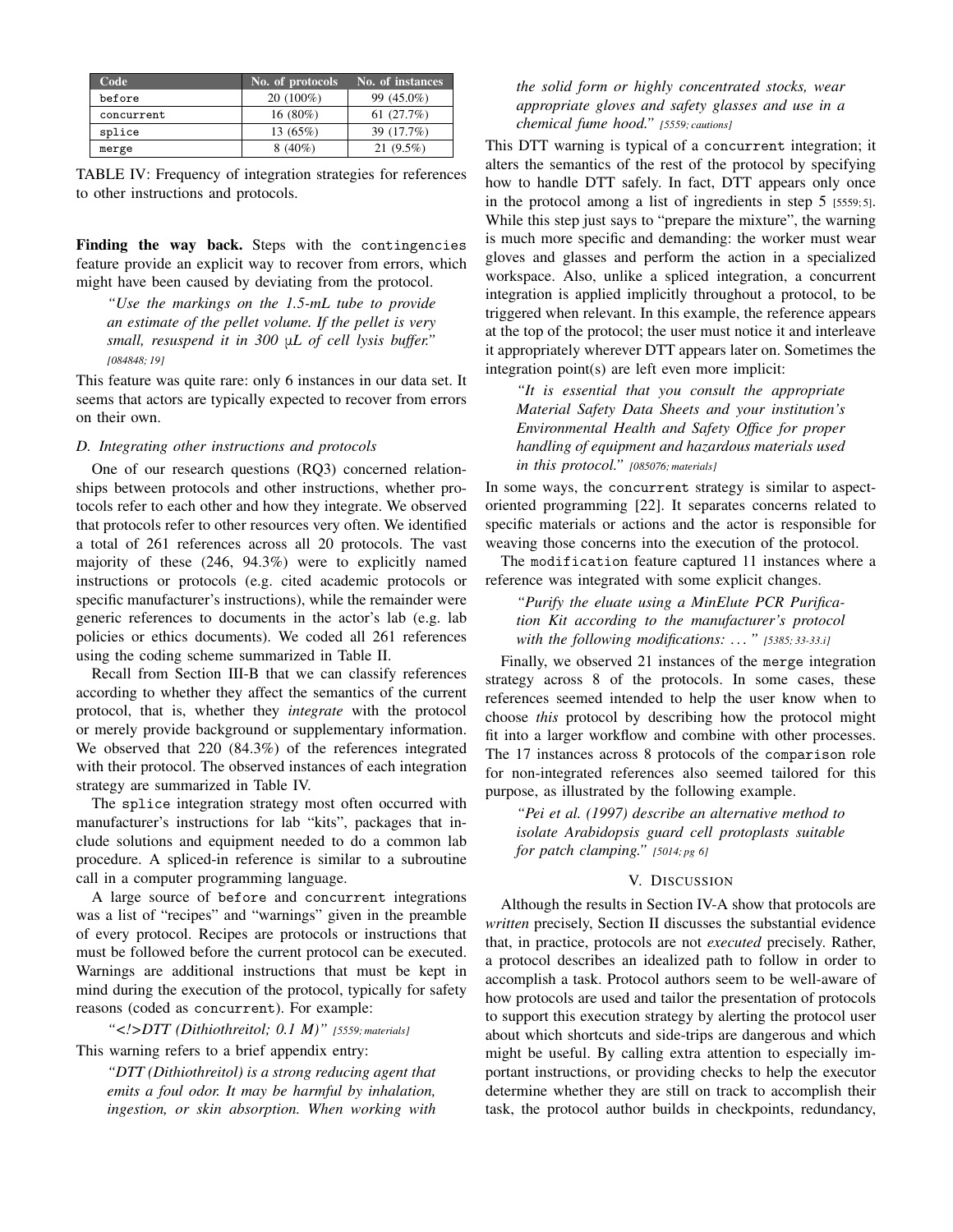and safety measures to ensure the task will be successfully accomplished.

These features demonstrate how differences between humans and computers motivate differences between protocols and programs. On the one hand, the computer does exactly what it is told, which is useful for predictability and repeatability. On the other hand, the human can use common sense, which supports flexible error handling and recovery. Human common sense stands in sharp contrast to the commonly observed situation in imperative programs where the computer blithely chugs away after an error, unless the programmer has built in an explicit, complex system of fail-safes.

Similarly, the ambiguity and allowance for variation written into protocols are advantageous by allowing the user to *interleave* or *integrate* other plans: their own plans, goals, and constraints, and the auxiliary recipes, warnings, and procedures suggested by the protocol's author. Since protocol writers provide explicit allowances for variation, and explicit constraints and checks to reign in the variation they expect their users to make on their own, this suggests they know these features are important and must be supported if they want users to adopt their protocols.

The linearity that we observed in protocols may also play a role in supporting the integration of user goals and outside plans. Since protocol authors describe the path as a straight line rather than a garden of forking paths, they make it easier for users of the protocol to understand the document as a whole, and reason about the consequences of skipping, adding, or varying steps. That is, linearity allows the user a greater "field of view" when it comes to execution of the protocol. Rather than seeing a small slice of the process, they have access to many steps in advance, allowing them to plan and incorporate outside information in a more interactive way.

#### VI. IMPLICATIONS FOR DESIGN

The design of literate "workflow" tools may benefit from our findings. Workflows, such as those provided by Bioconductor [16] or Galaxy [23], and interactive computation tools, such as IPython [4], are like protocols in that they describe a complex sequence of activities that a user may need to adapt to their own purposes, but the user is manipulating code and program entities instead of beakers and solutions. These tools could borrow the following features from protocols:

Path width. Authors of workflow *tools* could include explicit ways to add and execute invariants and tests that constrain a user's modifications to a workflow step. Or even without such changes, authors of *workflows* could add assertions and tests in locations where users are most likely to tinker with the script. Workflow users presumably use trial-and-error to adapt scripts, and could benefit from such hints about the expected scope of the exploration process.

Connection to original. Workflow tools could preserve and make visible the relationship between an original demonstration protocol and any script the user creates by adapting it. When users edit example code to meet their own needs, the original becomes harder to recover and relate to the tailored script. This forfeits some of the benefits that protocols provide since they no longer communicate adherence to a normative process, and their hints about the path and its width may be lost or damaged due to the user's experimentation.

Composition. Some workflow tools do not really allow for composition the way protocols do: IPython for example can only call plain Python code, and Bioconductor workflows can only call ordinary R packages. Perhaps auxiliary workflows could be referenced in some of the ways protocols are (Table IIb), but adding facilities to help the user interleave the workflows' actions, and using the assertions and tests mentioned above to check that their actions interleave correctly.

Our previous work on variation languages is relevant for the design and implementation of these features. We have developed techniques for adding variation points to programs and other data structures, which can be used to explicitly broaden execution paths [24]–[26]; and we have developed editing techniques for maintaining a history of explicit variations which can be used to maintain a connection to the original example as well as previously explored alternatives [27].

# VII. CONCLUSION

At the start of this study, we wanted to know how to improve the state of the art in mixed-initiative execution, to help people and computers collaborate more flexibly and effectively on tasks. This is important because in many cases, such as active learning scenarios, neither the computer nor the user alone have complete information about the sequence of tasks that need to be completed. To that end we investigated biological protocols, to mine them for ideas about what the human side of a human-computer program should look like. What we found embedded in these documents was a toolbox of ways to specify tasks, that take advantage of human capabilities:

- Ways of communicating both limits and liberties from the central activity sequence
- A simplified, linear structure, perhaps aimed at lowering the perceived risk of adoption, and cost of tailoring
- Simple statements of expected intermediate results in lieu of elaborate error-handling mechanisms

These tools seem immediately applicable to the design of workflow tools that help end-user programmers learn a complex task while adapting it to a real application. Beyond that, we hope to use these results to inform the design of more effective mixed-initiative features in programming languages, in which human-computer interaction is a continuum of control, rather than as a function of "domination" by one or the other.

#### ACKNOWLEDGMENTS

We would like to thank Margaret Burnett and Stephen Ramsey for helpful comments and advice in the early stages of this research, Stephen for directing us to CSHP as a repository of high-quality protocols to study, and the generous support of the Alfred P. Sloan foundation.